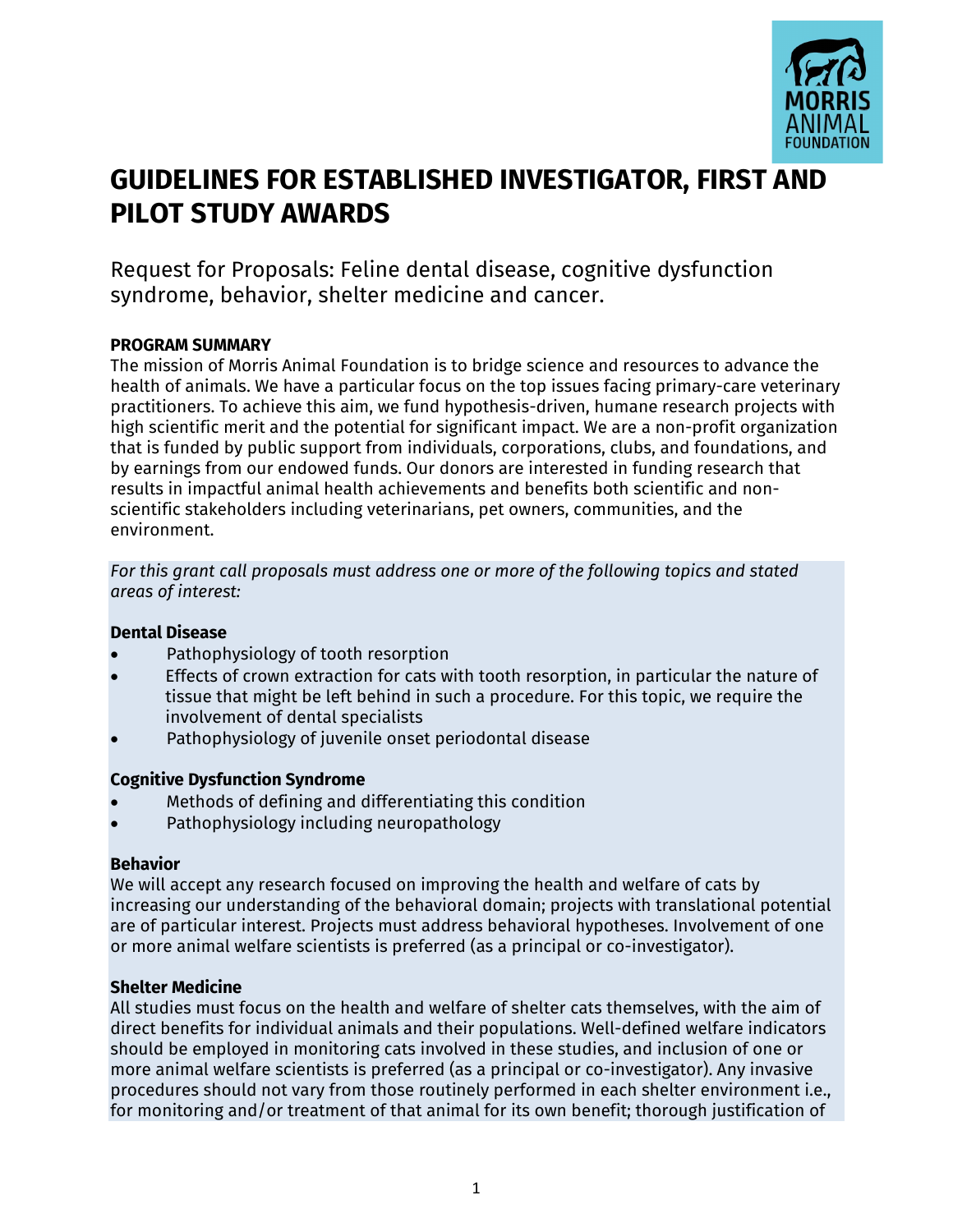

this will still be required regardless of shelter policy. Areas of interest include:

- Effective tools for the mitigation of stress in shelter cats, including but not confined to psychopharmaceutical options and different types of housing
- Management of chronic inflammatory diseases in the shelter situation
- Relative efficacy of ringworm (dermatophytosis) treatments that may include effects on environmental contamination levels

### **Cancer**

Preventative, diagnostic and/or treatment approaches with high translational potential for:

- Oral squamous cell carcinoma
- Intestinal lymphoma subtype(s) being addressed by such projects should be clearly defined e.g., small cell (low-grade) T-cell lymphoma

For this call, research data should be collected from populations of domestic cats (*Felis catus*) - in most situations those seen in primary care practices and/or shelters unless otherwise requested. Free-roaming unowned populations are also relevant. Projects involving other feline species or the impacts of cats on wildlife are not included in this call.

\*\*Note that many of the following guidelines apply to all three categories of award. However, some instructions are award-type specific, and these instructions are in bold italic type. Please read all instructions carefully so that you can complete your application with reference to the correct eligibility and award criteria, budget maximum, project duration, and page limit for your award\*\*

# *Award duration and budget limits:*

*The maximum duration of an Established Investigator Award is 36 months, and the total budget cannot exceed \$75,000 USD.* 

*The maximum duration of a First Award is 24 months, and the total budget cannot exceed \$100,000 USD.*

*The maximum duration of a Pilot Award is 12 months, and the total budget cannot exceed \$10,000 USD.*

For awards that allow projects of more than one year, the applicant can allocate costs as appropriate. Costs do not have to be evenly spread across the lifetime of the project. Nor do applicants have to use the maximum award duration.

## **MORRIS ANIMAL FOUNDATION POLICIES**

**Health Study Policy:** Projects must adhere to the [Foundation's Health Study Policy for](https://www.morrisanimalfoundation.org/sites/default/files/filesync/Health-Study-Policy.pdf)  [Animals](chrome-extension://efaidnbmnnnibpcajpcglclefindmkaj/viewer.html?pdfurl=https%3A%2F%2Fwww.morrisanimalfoundation.org%2Fsites%2Fdefault%2Ffiles%2Ffilesync%2FHealth-Study-Policy.pdf&clen=70644&chunk=true) Involved in research. Our preference is not to fund projects that include euthanasia of animals for research purposes, or that derive data and/or samples from such projects. Justification for such activities needs to be significant in terms of rejecting alternative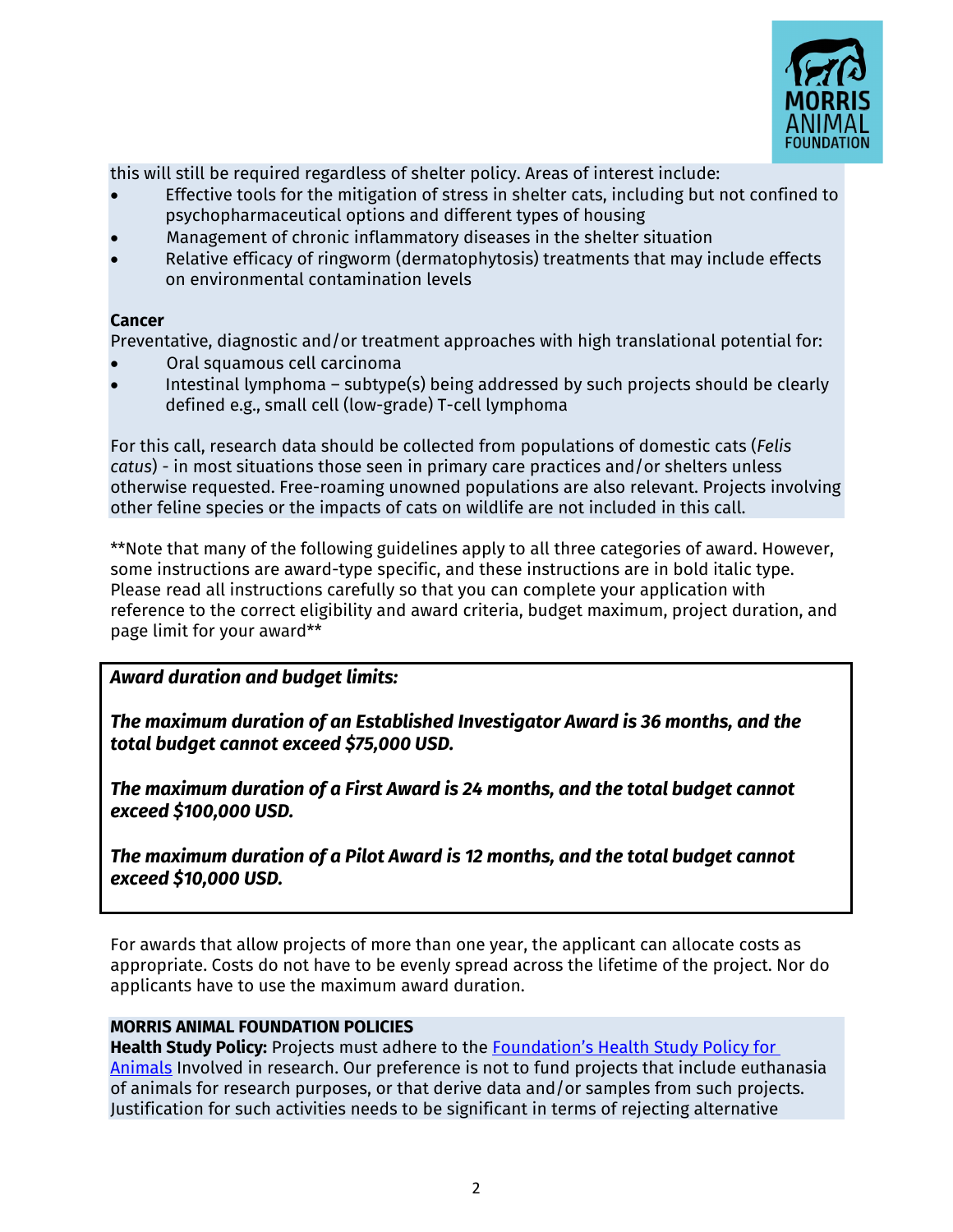

approaches. Note that proposals recommended for funding by scientific reviewers are reviewed separately by animal welfare and ethics experts prior to funding.

**Parachute science:** Projects that include international collaborations should address international scientific engagement and benefits and include a named principal investigator (PI) or co-investigator in the country where the research will occur. The Foundation endeavors to achieve impact through ethical pathways and with the clear intention of inclusivity, diversity, and the elimination of the practice of parachute/colonial science.

**COVID-19 pandemic-related planning:** Research plans must include mitigation strategies for operational risks posed by the ongoing COVID-19 pandemic. Alternative strategies for travel restrictions, pandemic related mandates, supply shortages, etc., should be included in the proposal.

**Environmental Policy:** Consideration should be given to reducing the detrimental effects of research projects on the environment. Travel requests should be limited and well justified with respect to the project objectives. We encourage means of transportation with the lowest possible carbon emissions.

**Grant Resubmission Policy:** Proposal resubmissions are not permitted without explicit written permission from the Foundation. An investigator who resubmits a proposal without permission may be barred from applying to future RFPs.

For questions about Morris Animal Foundation Policies, contact [grantapplications@morrisanimalfoundation.org.](mailto:grantapplications@morrisanimalfoundation.org)

#### **SPECIFIC AWARD CRITERIA:**

*ESTABLISHED INVESTIGATOR. Competitive applicants for this award will have a record of expertise demonstrated through peer-reviewed publication. Researchers with active grants (either Established Investigator or First Award) as the RFP opens are not eligible. Prior Morris Animal Foundation grants must be complete with final report approval before the RFP opening date.* 

*FIRST AWARD. First Award grants are designed to assist early career researchers in establishing a successful research program. The applicant must have completed a PhD and have a permanent position in a university, accredited zoo or conservation organization, or other non-academic equivalent. Individuals currently in a residency program are not eligible. Postdoctoral researchers should be completing their program and proposing research intended to be conducted in a permanent position. Applicants must not have received previous funding of more than \$25,000 for any single extramural award as a principal investigator. Please state this in your candidate letter of intent. Previous funding as a co-investigator is acceptable. This application requires supporting statements from one or more appropriately experienced mentors.*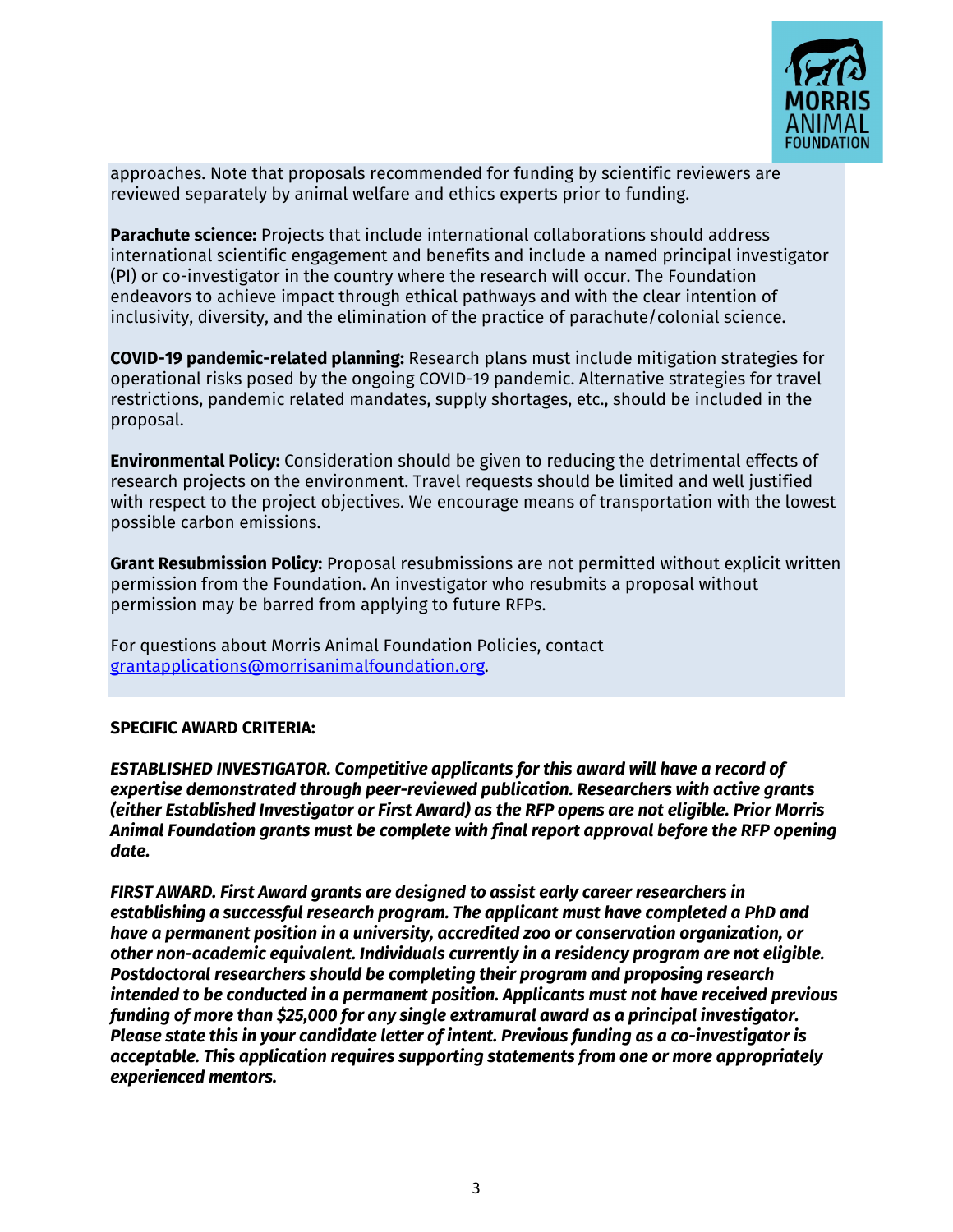

## *PILOT STUDY. Pilot Study Awards provide funding for proof-of-concept studies in animal health research.*

All applicants for all categories of award must convince the scientific and animal welfare reviewers that they clearly understand the health problem, have sufficient expertise to conduct the study, are using a scientifically sound approach, and have given appropriate consideration to the overall environmental impact of their research. A maximum of one application as PI/co-investigator in response to this RFP is permitted.

### **REVIEW PROCESS**

All proposals will undergo administrative and scientific review. Each proposal is assigned to two scientific reviewers and is ultimately scored by the Scientific Advisory Board (SAB) according to [this rubric.](https://www.morrisanimalfoundation.org/sites/default/files/filesync/Proposal-Scoring-Rubric.pdf) Projects recommended for funding are then screened by our Animal Welfare Advisory Board for adherence to our Health Study Policy for Animals [Involved](https://www.morrisanimalfoundation.org/sites/default/files/filesync/Health-Study-Policy.pdf) in [Research.](https://www.morrisanimalfoundation.org/sites/default/files/filesync/Health-Study-Policy.pdf) 

## **PROPOSAL FORMAT, GUIDELINES, AND SUBMISSION INSTRUCTIONS**

Carefully review and adhere to these proposal guidelines. Deviations from these guidelines may result in the rejection of your proposal.

## **[American Ins](https://morrisanimalfoundation.aibs-scores.org/)titute of Biological Sciences (AIBS) submission instructions:**

Applications must be submitted through our portal at https://morrisanimalfoundation.aibsscores.org/. All applicants must register to use the portal; your username will be your email. The portal home page will list open grant calls and you can begin your submission.

#### **Important Submission Points:**

- The user submitting the proposal should be the Applicant/PI.
- Ensure that you do not lose any information save your work often (click "SAVE ALL ANSWERS") and for as many times as needed before submission.
- Mistakes happen! If you discover a mistake after submitting your proposal, you can correct your work. You must "un-finalize" then re-validate to finalize and resubmit.
- Give yourself time you may need technical assistance to complete your submission.
- Click "FINALIZE when ready to submit. At this point your application still needs institutional approval. Do not leave this until the last moment as your administrator needs to sign off electronically before the deadline.
- NOTE: If you "un-finalize" your proposal after your authorized institutional approver has signed, the proposal will require re-authorization from the institution. Once the deadline passes, no further changes are possible.
- Your application must be received by *5:00 PM Eastern Time on the designated due date*.
- You will receive an email confirming approval. You also can check the status of your submission by logging onto the submission portal.

## **Submission Components:**

The application comprises six sections: Title, Questions, People, Attachments, Approval and Finalize. Each section must be completed. The main project proposal is completed in the attachments section - other sections are completed directly in the portal.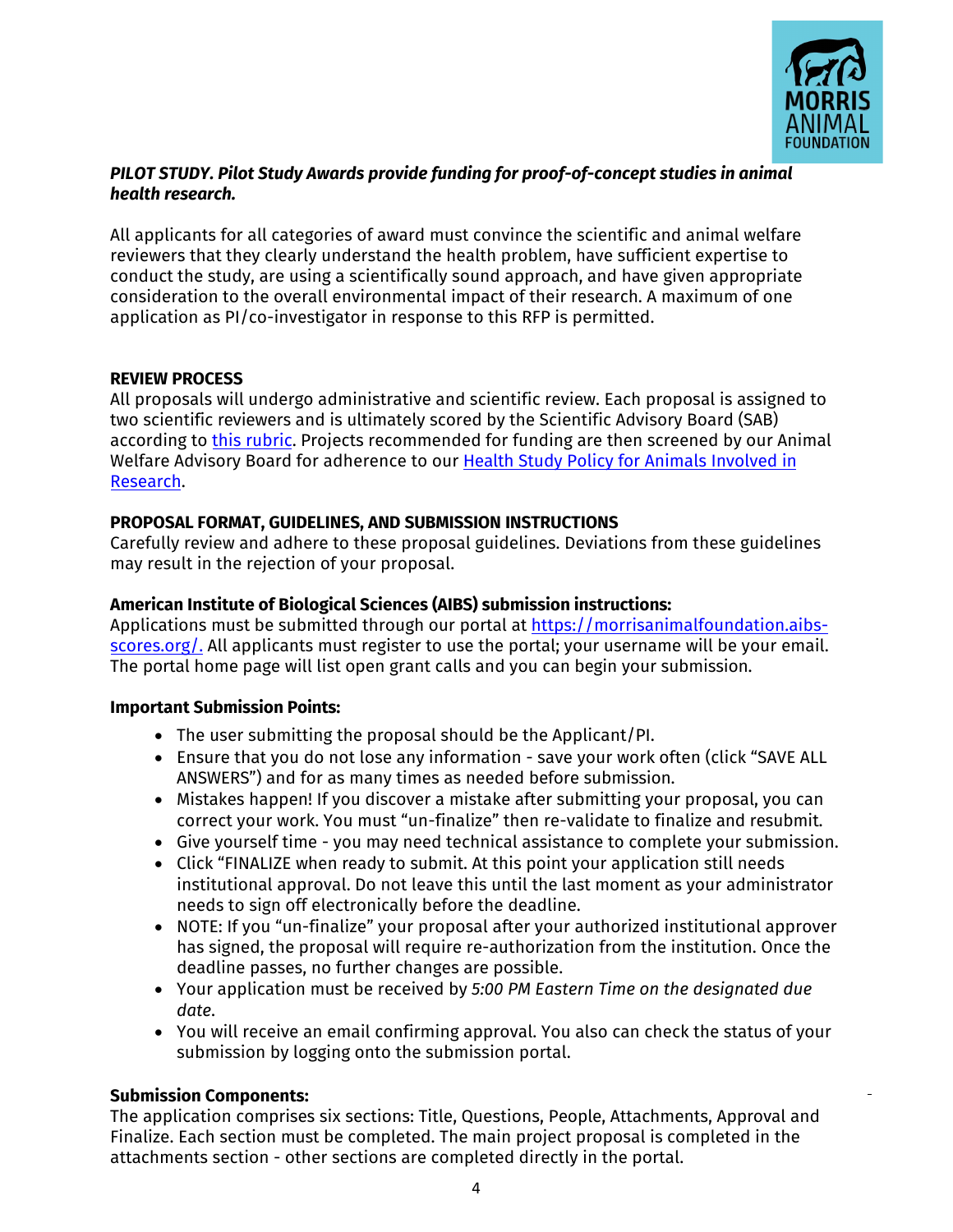

**I. Title** (max 200 characters).

#### **II. Questions**

This section collects basic information about your application. Note that the budget total is the total of direct and indirect costs. Both summaries have a 2,000 character limit but are aimed towards different potential audiences; the lay summary should not duplicate the technical summary. We may use your lay audience summary in communications with the public or with potential funders. Lay language should be used, and we require a Flesch Reading Ease Score of 50-70. Please click [here](https://www.readabilityformulas.com/free-readability-formula-tests.php) and paste in your lay language summary to verify the reading level. Click "SAVE ALL ANSWERS" at the bottom of this section to progress to part III.

#### **III. People**

A "Person Record" is created for the PI, any other investigators, and your authorized institutional signer who is needed to submit your application. *For First Award applicants, person records for your mentor(s) and your Head of Department are also required.*

#### **IV. Attachments**

For the attachments section make sure that you use the provided template to help you organize your submission. Do not remove any headers or sections. Indicate "not applicable" if a section or question does not apply. The order of the research proposal must follow the order in the template. Proposals should be single-spaced or greater, using no smaller than Times New Roman 11-point font with a minimum of ¾ inch margins. Technical terminology should be defined on first usage; acronyms and abbreviations may be used subsequently.

The template (.docx) is sub-divided into 11 parts (sections A-L) and must be converted to a PDF for submission. In part L indicate the letters of support that you will be adding (i.e., one letter from my head of department, two from collaborators etc.), convert these to PDF format and combine with the template PDF for upload as a single file.

- A. Study Proposal
- B. Resubmission Summary\*
- C. Sample Size Calculation
- D. Animal Involvement Justification
- E. Recombinant DNA/Biohazards/ Biosecurity Measures
- F. Facilities and Equipment
- G. Cited References
- H. Instructions for Budget. **The budget details are entered into a separate spreadsheet for upload**
- I. Budget Justification and Timeline
- J. Current and Pending Support
- K. Biographical Data
- L. Letters of Support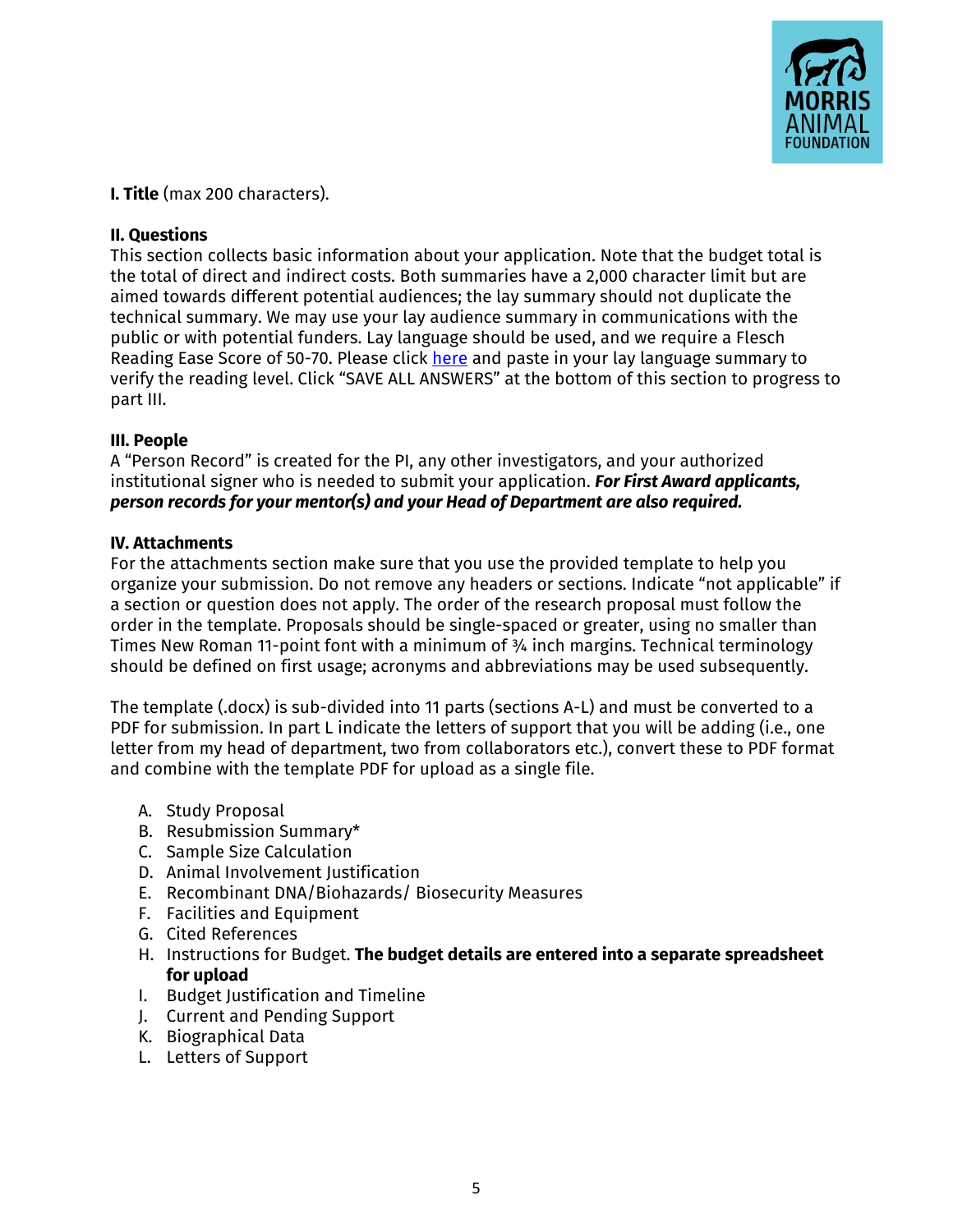

\*Resubmissions are by invitation only

# **A. Study Proposal**.

## *For the Established Investigator and First Awards - the proposal has a 5-page limit, including figures and tables and the one-page animal health impact section.*

## *The Pilot Award proposal has a 3-page limit inclusive of figures and tables and a half-page animal health impact section.*

Organize your proposal with the following sections:

(i) **Hypothesis and Objectives**: Be precise and enumerate specific, testable hypotheses with realistic objectives to be achieved within the timeline and budget of the proposal.

(ii) **Problem Description and Significance**: Include a brief literature summary and preliminary data (if applicable) that describes the current state of the problem and justifies the need for the proposed study/proof-of-concept study. If the PI is conducting research outside of their country of institutional affiliation, they must clearly stipulate how the information gained from their study will be used by stakeholder groups locally.

## *Preliminary Data: "Established Investigator" and "First Award" applicants should succinctly describe any previous results by the investigator which support the proposed research. If this project is a continuation of a previous Morris Animal Foundation study, include grant ID number, title, and a brief summary of the final results. Preliminary data is not required for Pilot Studies but should be included if available and relevant.*

(iii) **Study Design and Methods**: Include the experimental design and methods for each objective. Data analysis methods must also be described.

(iv) **Possible Risks and Mitigation Plans**: Identify and address any potential shortcomings of the design and methods, or potential operational challenges.

(v) **Animal Health Impact** ([See Example Here\)](https://www.morrisanimalfoundation.org/sites/default/files/filesync/Animal-Health-Impact-Statement-Example.pdf) (minimum 1 page): Impact is vitally important to our donor-supported organization. We may decline proposals where impact is incompletely addressed, particularly those lacking in impact beyond the scientific community. Scientifically robust studies in which non-academic and broader impact are integral to the study design will have the highest chance of success. Remember that the scoring rubric allocates a third of the points available to impact and engagement.

*Scientific impact, including impact beyond this research field. Key questions include:* 

- Why is this work integral to the welfare or longevity of cats?
- Is this project likely to make a rapid contribution to solving a problem or addressing a key knowledge deficit that is obstructing progress?
- How likely is it that the findings will have an impact beyond the period of this award?
- Is there potential for wider impact e.g., for other scientific fields, animal populations,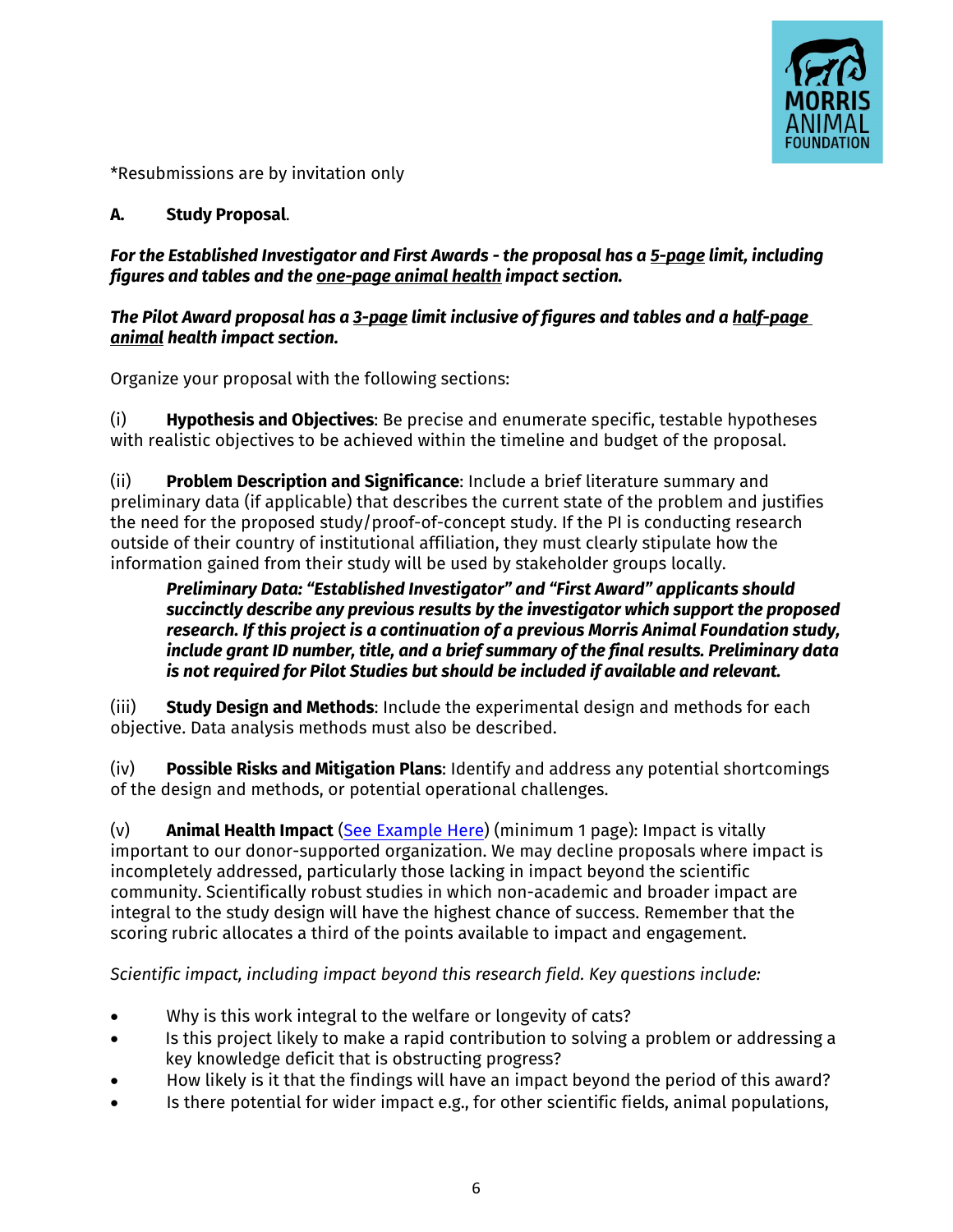

species, or geographic regions?

*Non-academic impact, including stakeholders and beneficiaries. Key questions include:* 

- Who might be interested and who might benefit from this project?
- What are the needs of these stakeholders and how were they identified?
- Will stakeholders be involved in project design, execution, preparation of training, and/or dissemination of results? Have any been included as applicants?
- If applicable, describe the extended impact this work (or subsequent work) may have on the environment, policy, human behavior, industry, economics, or public awareness.

*If applicable, have connections with policy makers been established? Outline your engagement activities and outputs plan (i.e., knowledge exchange activities). Engagement beyond academic/scientific communities will substantially strengthen your proposal. Key questions include:* 

- What time and effort will be committed to these activities? Please include in the budget and timeline below if appropriate (section D9)
- Who do you propose to engage with and how? Include letters of support if applicable.
- How will the success of engagement activities be evaluated?
- What experience do the applicants have with non-academic engagement, and/or what training or other resources are available?

**B. Resubmission Summary** (3-page limit, excluding the original SAB review). Include a copy of the original SAB review of your proposal and your responses to reviewer comments. Answer questions thoroughly, as your resubmission might be evaluated by different SAB reviewers to those who reviewed your original submission.

**C. Sample Size Calculation** (no page limit): use the Sample Size Form from the proposal template as applicable.

**D. Animal Involvement Justification Form** (no page limit): fill this section from the proposal template, regardless of live animal involvement. This form is required.

**E. Recombinant DNA/Biohazards/ Biosecurity Measures** (no page limit): Applicants using recombinant DNA techniques must confirm that they have complied with National Institutes of Health guidelines and have approval from their institution's Biological Safety Committee to conduct the proposed research. Indicate any other potential biosafety concerns, including the use of radiation. Describe biosecurity measures that will be put in place to protect animals and people from transmissible disease and other biological agents.

**F. Facilities and Equipment** (1-page limit): describe facilities and equipment available to conduct the proposed research. Include resources available at the PI's institution and subcontracted or fee-for-service resources needed to complete the research.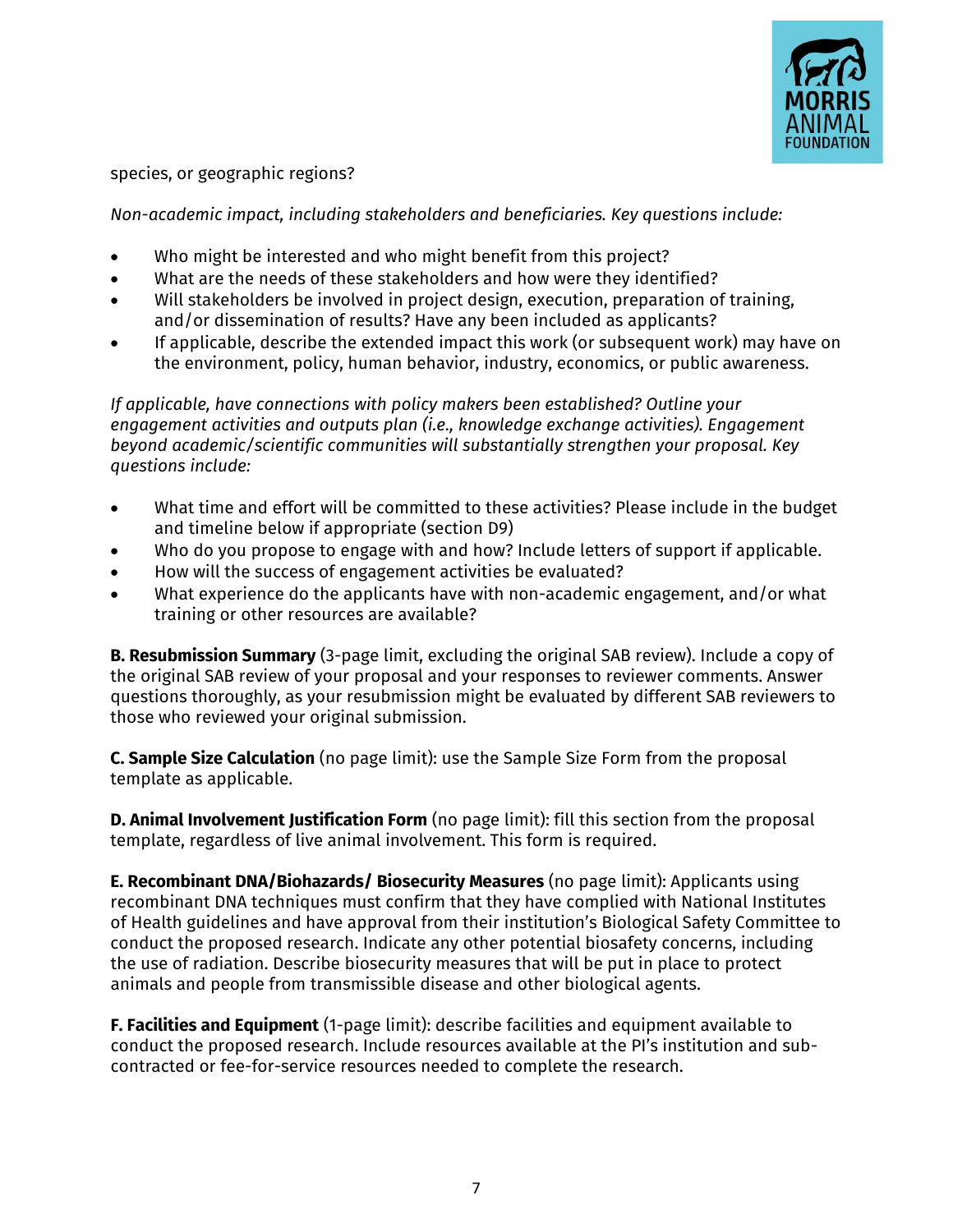

**G. Cited References** (*2-page limit for Established Investigator and First Award proposals. 1 page limit for Pilot Awards*): Include complete citations referenced numerically in the body of the proposal.

**H. Instructions for Budget** (1-page limit) This is uploaded separately from the main proposal. Use the provided budget Excel spreadsheet template. Do not exceed the budget limits and timescales described for each grant type on page 2 "Award duration and budget limits". The Foundation will allow a maximum of 8% indirect costs (if charged by your institution).

### **Budget Limitations:**

- Equipment: Requests for equipment purchases may not exceed \$5,000 for the lifetime of the project.
- Tuition: Morris Animal Foundation does not pay for tuition.
- Salary: Include salary for each person's time spent on the project as "% project appointment." Identify each person's project role. Also include the fringe benefit rate for each person to calculate total personnel costs. If salary will not be charged to the project (in kind contribution), list the % project appointment as "0%" on the budget form. If a contributor's salary is covered 100% by their employer, do not request salary support in the proposal.
	- o Key Personnel: Salary requests for time spent on the project must be clearly defined and include % appointment and other current salary support. As we are an international funder, we expect the nature of these positions to be clearly described to aid review.
	- o Technicians, Residents, Fellows, and Students: Salary requests are permitted but must be clearly defined and include % time commitment.

*\*Please note: No more than 10% of a postdoctoral salary should be included and should be clearly justified, e.g., for training of students, or the performance of highly technical components of the study.*

*\*Postdoctoral fellows applying to our Fellowship Program later this year are required to have an independent project and may not apply using the same proposal submitted to this Established Investigator, First Award, or Pilot Grant RFP.*

- **Travel:** Requests for travel to scientific meetings must be well-justified in terms of environmental and scientific impact and should not exceed \$2,000. Travel needed to complete research objectives should be budgeted separately. Travel must be essential; resources or activities that provide alternatives are preferred. Possible ongoing disruptions to travel due to COVID-19 should also be considered. For international project teams, activities should be conducted wherever possible by teams and/or collaborators already in-country.
- **Indirect Costs:** Up to 8% of the budget can be applied to indirect costs if your institution charges for these costs. The addition of indirect costs should not result in the total exceeding the maximum allowable budget. If a subaward to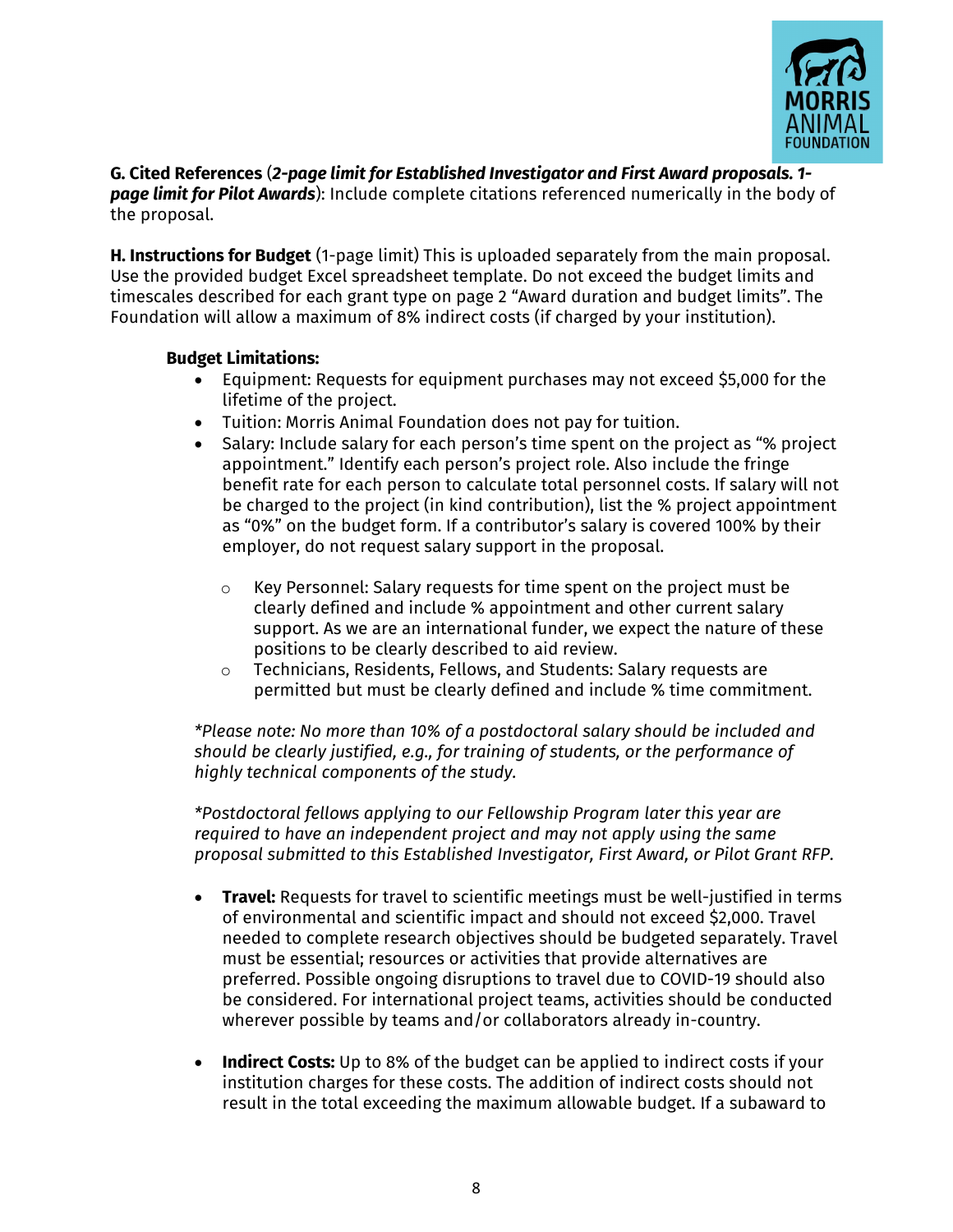

another organization is proposed, the total indirect costs may not exceed 8% for the subaward. We encourage provision of indirect costs as in-kind from your institution whenever possible.

• **Other Project Expenses:** briefly categorize other project expenses e.g., laboratory or clinical consumables; reagents; non-equipment study supplies; service fees for specimen analysis.

 $\checkmark$  Once completed, upload Excel budget spreadsheet into the AIBS portal. This will be a separate upload from the rest of the proposal template.

**I. Budget Justification and Timeline Summary** (2-page limit): Use the budget justification form in the proposal template and the project timeline to demonstrate how the research objectives will be completed in the time frame requested. Include data analysis time and manuscript preparation time.

**J. Current and Pending Support** (No page limit): The Foundation wishes to support discrete research proposals that have not already received funding from elsewhere. This avoids duplicating lengthy review processes and widens our net to support other deserving, but as yet unfunded proposals. Please identify all active or pending support for the PI and all Co-Investigators. Where overlap, whether scientific or budgetary, may be perceived, please explain. The Foundation is also anxious to ensure that researchers have enough time to complete their projects. Therefore, we request information regarding time commitment to this project. Researchers who are over committed and already have 100% of their time allocated to other work, are not permitted to apply. Submissions to other funding sources should not duplicate this project unless we have already officially declined to fund it. Provide the following information for all current and pending support.

- Project ID, funding source, funding start and end dates
- Project title
- Summary: summarize the project objectives and results to date.
- Overlap: Summarize any potential overlap with the proposed project regarding the science, budget or committed effort.

**K. Biographical Data** (2-page limit per individual): include a bio-sketch for each PI and coinvestigator) this might take the form of a resume/CV.

**L. Letters of Support**: Include a letter of support from any collaborator, funding agency, policy maker or commercial partner whose contributions are required to achieve the research objectives described in the proposal. *For those applying for a First Award include a candidate letter of intent, mentor(s) letter(s) and a letter of support from your department head or equivalent. The letters must be submitted through AIBS SCORES.*

Once completed, convert word files to a PDF and combine all documents into a single PDF for upload.